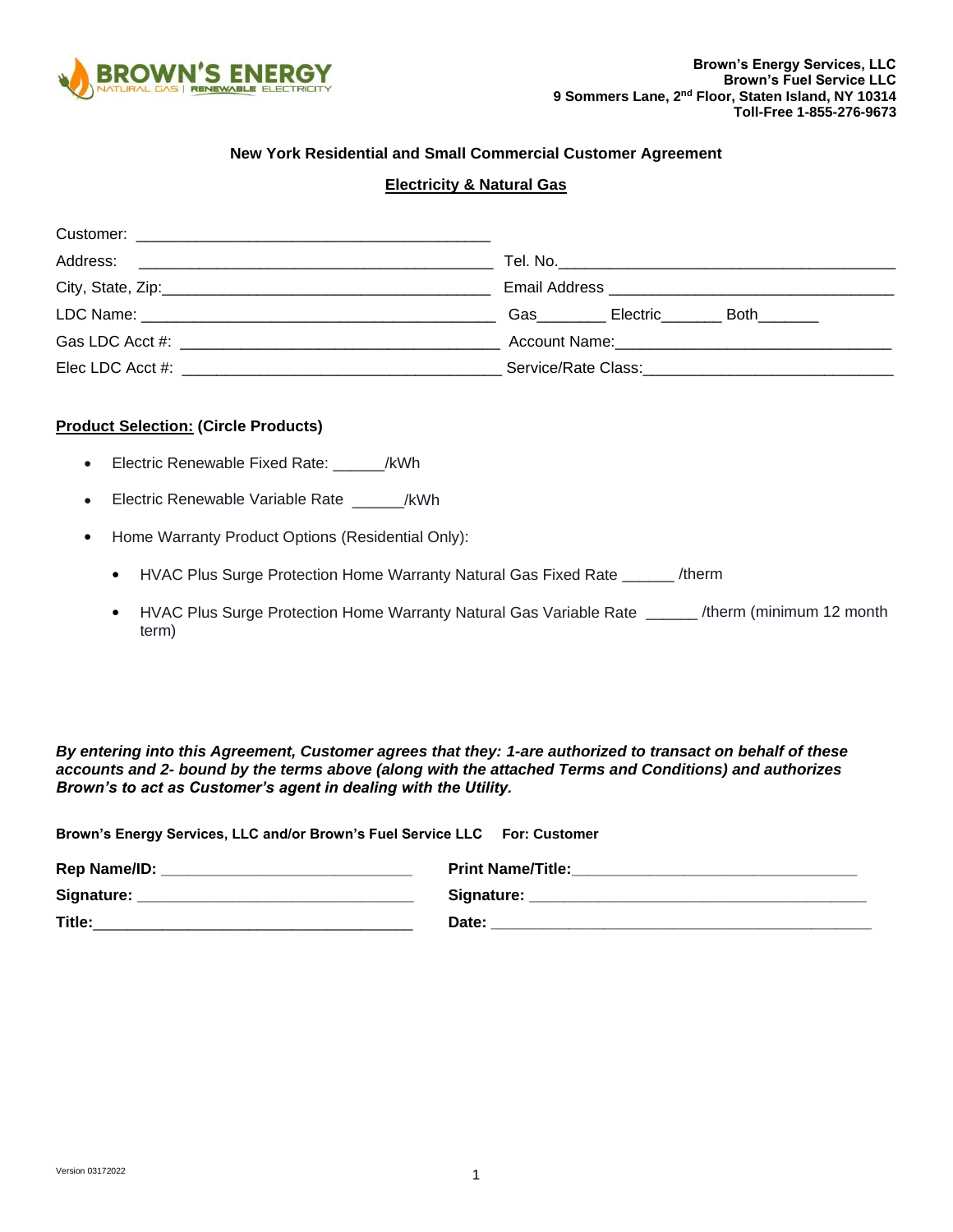

| <b>Customer Disclosure Statement</b>                                    |                                                                                                                                                                                                                                                                                                                                                                                                                                                                                                                                                                                                                                                                                                                                                                                                                                                                                                                                                                                                                                                                                     |  |
|-------------------------------------------------------------------------|-------------------------------------------------------------------------------------------------------------------------------------------------------------------------------------------------------------------------------------------------------------------------------------------------------------------------------------------------------------------------------------------------------------------------------------------------------------------------------------------------------------------------------------------------------------------------------------------------------------------------------------------------------------------------------------------------------------------------------------------------------------------------------------------------------------------------------------------------------------------------------------------------------------------------------------------------------------------------------------------------------------------------------------------------------------------------------------|--|
| Price                                                                   | Electric Renewable Fixed Rate: ______/kWh<br>Electric Renewable Variable Rate ______/kWh                                                                                                                                                                                                                                                                                                                                                                                                                                                                                                                                                                                                                                                                                                                                                                                                                                                                                                                                                                                            |  |
|                                                                         | Home Warranty + Surge Natural Gas Fixed Rate _______/therm                                                                                                                                                                                                                                                                                                                                                                                                                                                                                                                                                                                                                                                                                                                                                                                                                                                                                                                                                                                                                          |  |
|                                                                         | Home Warranty + Surge Natural Gas Variable Rate ______/therm (minimum 12 month term)                                                                                                                                                                                                                                                                                                                                                                                                                                                                                                                                                                                                                                                                                                                                                                                                                                                                                                                                                                                                |  |
| Fixed or Variable and, if variable,<br>how the price is determined      | □ Electric Renewable Fixed Price*                                                                                                                                                                                                                                                                                                                                                                                                                                                                                                                                                                                                                                                                                                                                                                                                                                                                                                                                                                                                                                                   |  |
|                                                                         | $\Box$ Electric Renewable Variable Price shall each month reflect the cost of electricity obtained<br>from all sources (including energy, capacity, settlement, ancillaries), Renewable Energy<br>Credits ("RECs") related transmission and distribution charges and other market-related<br>factors, plus all applicable taxes, fees, charges or other assessments and Brown's costs,<br>expenses and profit margins. The Customer's electricity supply will come from renewable<br>energy resources such as biomass, biogas, wind, solar or hydro resources at the<br>percentage identified above.                                                                                                                                                                                                                                                                                                                                                                                                                                                                                |  |
|                                                                         | $\Box$ Home Warranty + Surge Protection Natural Gas Product (Fixed or Variable): natural gas<br>from all sources (including energy, capacity, settlement, ancillaries), related transmission<br>and distribution charges and other related factors, plus all applicable taxes, fees, charges<br>or other assessments and Brown's costs, expenses (including, without limitation, those<br>expenses relating to its Brown's program), and profit margins<br>*Fixed Price may be modified due to a change in law as detailed in the Agreement.                                                                                                                                                                                                                                                                                                                                                                                                                                                                                                                                        |  |
| Length of the agreement and end<br>date                                 | 30 days from the first meter reading after the enrollment is deemed effective by the Local<br>Distribution Utility (the "LDC"); or _______ months from the first meter reading after the<br>enrollment is deemed effective by the LDC. For more details, see Section 2-Term.                                                                                                                                                                                                                                                                                                                                                                                                                                                                                                                                                                                                                                                                                                                                                                                                        |  |
| Process Customer may use to<br>rescind the agreement without<br>penalty | A residential Customer may rescind this Agreement within 3 business days after the signing<br>or receipt of this Agreement, whichever comes first, by contacting Brown's at 1-855-276-9673<br>or in writing at: 9 Sommers Lane, 2 <sup>nd</sup> Floor, Staten Island, New York 10314.                                                                                                                                                                                                                                                                                                                                                                                                                                                                                                                                                                                                                                                                                                                                                                                               |  |
| Amount of Early Termination Fee<br>("ETF") and method of calculation    | Variable Rate Products: There is no early termination fee for a variable rate product.<br>Fixed Rate Products: For all residential Customers and commercial Customers solicited<br>through door-to-door marketing, the ETF will be no greater than \$100 if the remaining term is<br>less than 12 months and \$200 if the remaining term is 12 months or more.<br>All other Commercial Customers: If Customer terminates this Agreement prior to the end of<br>the Initial or Renewal Term or if Brown's terminates this Agreement due to Customer's<br>breach, the Customer shall pay Brown's, in addition to any other applicable charges, an ETF<br>equivalent to the multiplication of the (i) difference between the fixed price set forth in this<br>Agreement and the calculation by Brown's of the fixed price at the date of termination; and (ii)<br>the estimated volumes for the remainder of the Initial or Renewal Term, as applicable, using<br>the actual volumes received by Customer for the prior 12 month period as the volumes used<br>in determining damages. |  |
| Amount of Late Payment Fee and<br>method of calculation                 | 1.5% per month on overdue balances.                                                                                                                                                                                                                                                                                                                                                                                                                                                                                                                                                                                                                                                                                                                                                                                                                                                                                                                                                                                                                                                 |  |
| Provisions for renewal of the<br>agreement                              | Electric Renewable Variable Rate product renews on a month-to-month basis at a renewable<br>electric variable rate until terminated by either party.<br>For all other products, Customer will receive a written notification 30-60 days prior to the<br>expiration date of this Agreement explaining the terms of renewal. As applicable, after the<br>Initial Term, unless your affirmative consent is attained for service on a new product,<br>Customer will automatically renew on a variable guaranteed savings rate until terminated by<br>either party.                                                                                                                                                                                                                                                                                                                                                                                                                                                                                                                      |  |
| Renewable Power                                                         | Customer's usage during the term of this contract will be offset by the purchase and<br>retirement of renewable energy credits at the percentage identified above. A full description of<br>the renewable energy credits can be found at Section 4 of the Terms and Conditions.                                                                                                                                                                                                                                                                                                                                                                                                                                                                                                                                                                                                                                                                                                                                                                                                     |  |
| Conditions under which savings to<br>the Customer are guaranteed        | Savings are not guaranteed under this Agreement unless Customer is receiving a variable<br>rate guaranteed savings product.                                                                                                                                                                                                                                                                                                                                                                                                                                                                                                                                                                                                                                                                                                                                                                                                                                                                                                                                                         |  |
| Home Warranty Service Included                                          | The home warranty service identified on page 1 is included.                                                                                                                                                                                                                                                                                                                                                                                                                                                                                                                                                                                                                                                                                                                                                                                                                                                                                                                                                                                                                         |  |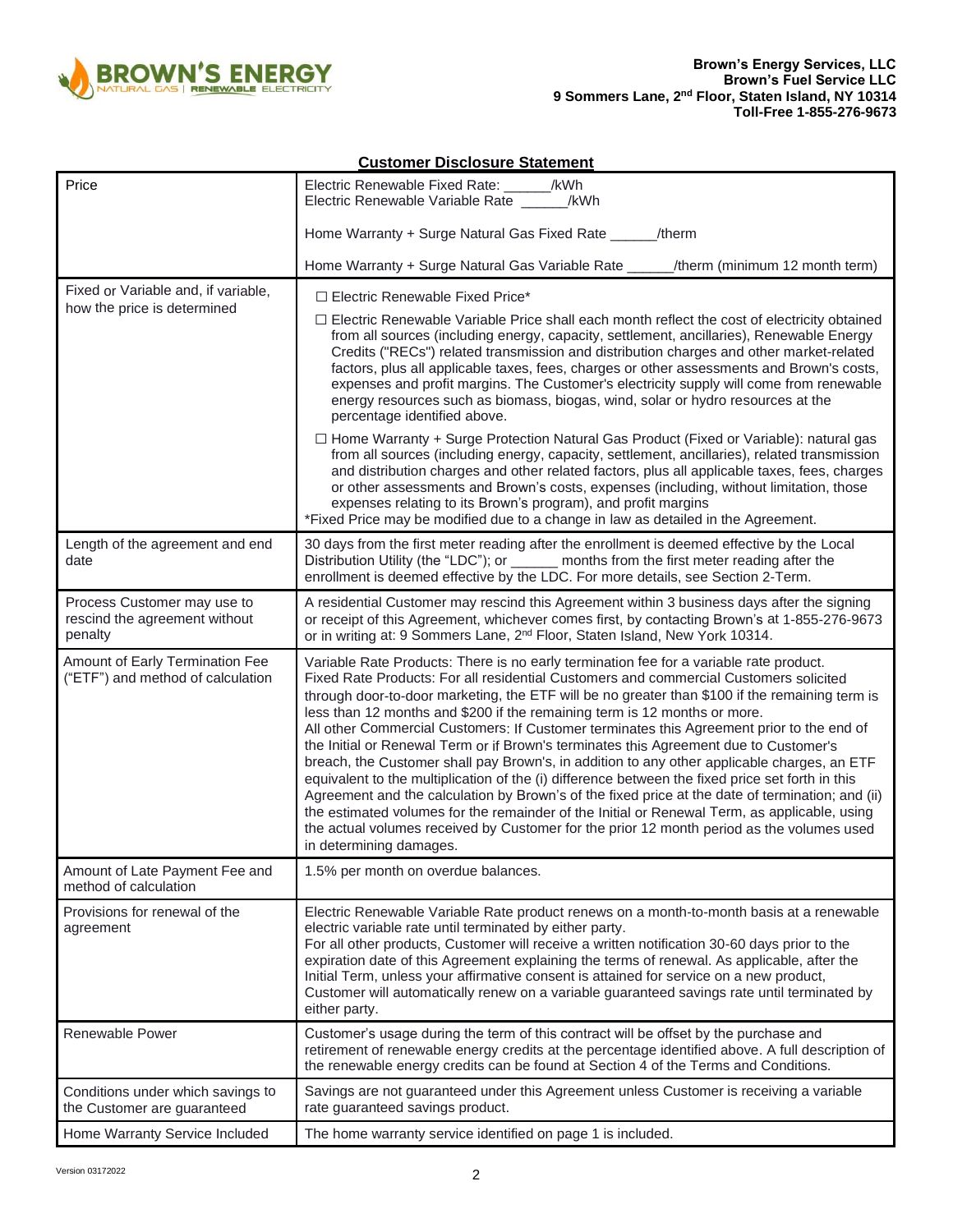

**1. Agreement to Sell and Purchase Energy.** This is an agreement between Brown's Energy Services, LLC for electricity and/or Brown's Fuel Service, LLC for gas (collectively and/or individually as the case may be hereafter "Brown's" or the "Company") an independent Energy Services Company, and the undersigned Customer ("Customer") under which Customer shall initiate natural gas and/or electricity service and begin enrollment with Brown's (the "Agreement"). Subject to the terms and conditions of this Agreement, Brown's agrees to sell and deliver, and Customer agrees to purchase and accept the quantity of natural gas and/or electricity, as estimated by Brown's, necessary to meet Customer's requirements based upon consumption data obtained by Brown's or the delivery schedule of the Local Distribution Utility (the "LDC"). Brown's is not affiliated with and does not represent the LDC. The amount of natural gas and/or electricity supplied under this Agreement is subject to change based upon data reflecting Customer's consumption obtained by Brown's or the LDC's delivery schedule. The LDC will continue to deliver the natural gas and/or electricity supplied by Brown's.

**2. Term.** For all variable rate products, service shall commence as of the date Customer's notice regarding the change of Customer's provider to Brown's is deemed effective by the LDC, and shall continue for 30 days thereafter (the "Initial Term"). Upon expiration of the Initial Term, the Agreement will renew on a month-to-month basis (each such month, a "Renewal Term") with no change to remaining terms. If the Customer is receiving variable rate service, either party may cancel or terminate this Agreement with no cancellation fee by providing 30 days' advance written notice of termination to the other party.

All products for fixed rate service shall commence as of the date identified on the Customer Disclosure Statement, or if not specifically identified, receipt of the Customer's notice regarding the change of Customer's provider to the Company is deemed effective by the LDC, and shall continue for the timeframe specified on the Customer's Customer Disclosure Statement (the "Initial Term"). At least 30 days and no more than 60 days prior to the renewal date, the Company will notify Customer in writing of the terms of renewal of this Agreement and of the Customer's right to renew, reject or renegotiate this Agreement. As required, unless Company receives affirmative consent from Customer to such terms in advance of the renewal date (the "Renewal Term"), at the expiration of the Initial Term (or any subsequent Renewal Term), Customer will be either renewed at the guaranteed savings product, or returned to Utility Service per Company's discretion. Customer shall have 3 business days from receipt of the first billing statement of the Renewal Term to reject renewal terms and cancel the renewal agreement. While receiving service on a month-to-month basis, such notification will be provided only for the first renewal occurring at the end of the Initial term, and Customer or the Company may cancel or terminate this Agreement by providing 30 days' advance written notice of termination to the other party.

**3. Pricing, Billing and Termination.** The price for products sold under this Agreement is described on the Customer Disclosure Statement. In addition, the following conditions apply:

- Fixed Rate Renewable Electricity. The renewable electric product is not subject to any price cap and does not guarantee savings.
- Variable Rate Renewable Electricity. Prices are subject to change each month. This product does not guarantee savings.
- Home Warranty + Surge Protection Natural Gas Fixed Rate: The home warranty plus surge protection natural gas fixed rate product is not subject to any price cap and does not guarantee savings. Benefits of this programs are discussed under the Home Warranty section below.
- Home Warranty + Surge Protection Natural Gas Variable Rate 12 Month: The home warranty plus surge protection natural gas variable rate product is not subject to any price cap and does not guarantee savings. Benefits of this programs are discussed under the Home Warranty section below. This product requires a commitment from the customer of at least 12 months.

If Fixed, prices may be modified due to a subsequent change in a law, rule, regulation, tariff or regulatory structure by obtaining affirmative consent from Customer, as may be required under the Change in Law section below. The applicable taxes will be added to all the prices herein.

For all Products with a Term of 30 days there is no Early Termination Fee ("ETF"). For any Product where the Term exceeds 30 days, if usage in any month exceeds the level of usage in the same month in the previous year ("Base Load") by ten percent or more, the Customer will be charged a variable price for all usage in excess of the Base Load and the agreed upon Rate for usage up to the Base Load. If the usage in any month falls by ten percent or more below the Base Load, the Customer will be charged the agreed upon rate for all usage and shall be charged for hedging, cash out costs, settlement or balancing costs related to the positive difference between the Base Load and actual consumption. If there is a material adverse change in the business or financial condition of Customer (as determined by Brown's at its discretion) or if Customer fails to meet its obligations under this Agreement or pay or post any required security deposit, then, in addition to any other remedies that it may have, Brown's may terminate this Agreement upon 15 days' written notice to Customer. If Customer terminates this Agreement prior to the end of the Initial or Renewal Term or if Brown's terminates this Agreement due to Customer's breach, the Customer shall pay Brown's, in addition to any other applicable charges, a cancellation fee equivalent to the multiplication of the (i) difference between the fixed price set forth in this Agreement and the calculation by Brown's of the fixed price at the date of termination; and (ii) the estimated volumes for the remainder of the Initial or Renewal Term, as applicable, using the actual volumes received by Customer for the prior 12 month period as the volumes used in determining damages. Notwithstanding the foregoing, for all residential Customers and commercial Customers solicited through door-to-door marketing, the early termination fee will be no greater than \$100 if the remaining term is less than 12 months and \$200 if the remaining term is 12 months or more.

The LDC will invoice the Customer monthly for natural gas and/or electricity supplied under this Agreement, as well as all LDC delivery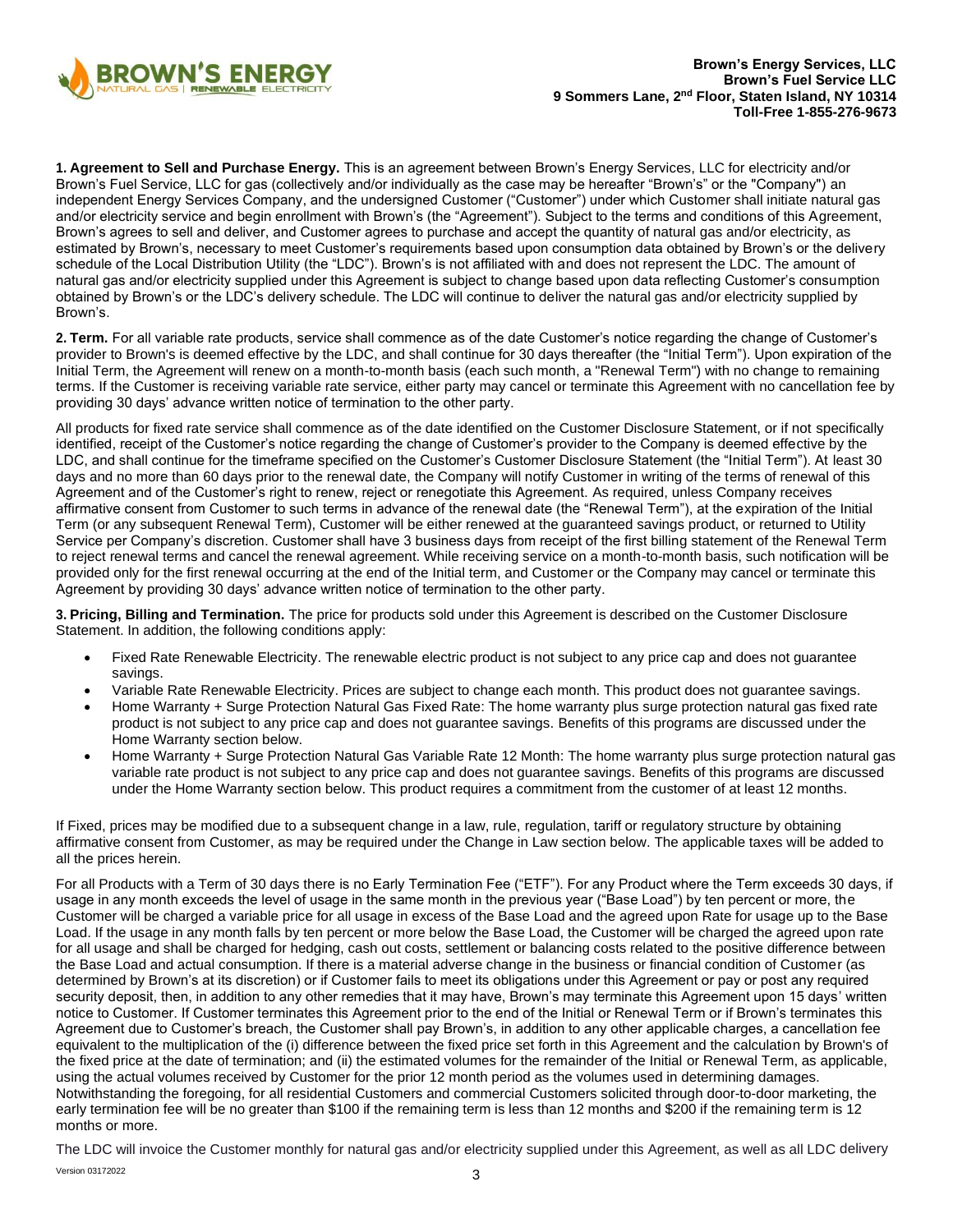

related rates and charges. Customer payments remitted in response to a consolidated bill shall be pro-rated (when so required) in accordance with procedures adopted by the New York State Department of Public Service (the "DPS"). Brown's may assign and sell Customer accounts receivable to the LDC. In the event of failure to remit payment when due by a residential Customer, Brown's may terminate commodity service and seek suspension of distribution service in conformance with the Home Energy Fair Practices Act ("HEFPA"). Failure by a commercial Customer to make full payment of Brown's charges due on any consolidated bill prepared by the LDC for Brown's will be grounds for disconnection of utility services in accordance with NYPSC rules and regulations on the termination of service to non-residential Customers, 16 NYCRR Section 13.3. Customer shall be liable for all costs of collection including the late payment interest rate set forth in this Agreement, reasonable attorneys' fees (if suit is filed) and reasonable collection agency fees. A \$30 fee will be charged for all returned payments.

**4. Renewable Electric Program.** Your electricity usage is matched by the generation of energy from renewable resources by retiring renewable energy certificates ("RECs"). RECs represent the environmental attributes associated with the applicable amount of renewable energy generation from various renewable sources that comply with the appropriate locational and delivery requirements. RECs will be purchased and retired to satisfy the percentage of renewable generation guaranteed by this agreement. New York State requires that the renewable mix provided under this agreement must be at least 50% greater than the applicable Renewable Energy Standard ("RES") obligation for the current year. In order to satisfy the terms of this contract, at least 50% greater than the applicable RES obligation of the RECs must be purchased from eligible renewable generators through NYGATS; by purchasing Tier 1 RECs from NYSERDA; by procuring RECs from eligible renewable generators through bilateral contracts; by entering into bundled energy and REC purchase agreements with eligible renewable generators; or by making Alternative Compliance Payments to NYSERDA.

**5. Assignment.** Customer may not assign its interests in and delegate its obligations under this Agreement without the express written consent of Brown's. Brown's may sell, transfer, pledge, or assign the accounts, revenues, or proceeds hereof, in connection with any financing agreement or receivables purchase program, and may assign this Agreement to another energy supplier, energy services company or other entity as authorized by the DPS, upon thirty (30) days' notice to Customer.

**6. Information Release Authorization.** Customer authorizes Brown's to obtain and review information regarding Customer's credit history from credit reporting agencies and the following information from the LDC: consumption history; billing determinants; account number; credit information; public assistance status; existence of medical emergencies, status as to whether Customer has a medical emergency, is human needs, elderly, blind or disabled and data applicable to cold weather periods under PSL § 32 (3); and information pertaining to PSL § 33, tax status and eligibility for economic development or other incentives. This information may be used by Brown's to determine whether it will commence and/or continue to provide energy supply service to Customer and will not be disclosed to a third party unless required by law. Customer's execution of this Agreement shall constitute authorization for the release of this information to Brown's. This authorization will remain in effect during the Initial Term and any Renewal Term. Customer may rescind this authorization at any time by providing written notice thereof by calling Brown's at 1-855-276-9673. Brown's reserves the right to cancel this Agreement in the event Customer rescinds the authorization.

**7. Consumer Protections.** The services provided by Brown's to Customer are governed by the terms and conditions of this Agreement and the New York State Public Service Commission rules and regulations (Orders) including the Uniform Business Practices ("UBP") and other applicable requirements including the NYS Home Energy Fair Practices Act ("HEFPA") for residential Customers. Brown's will provide at least 15 days' notice prior to the cancellation of service to Customer. In the event of non-payment of any charges owed to Brown's, a residential Customer may be subject to termination of commodity service and the suspension of distribution service under procedures approved by the DPS. Customer may obtain additional information by contacting Brown's at 1-855-276-9673 or the DPS at 1-800-342-3377, or by writing to the DPS at: New York State Department of Public Service, Office of Consumer Services, Three Empire State Plaza, Albany, New York 12223, or through its website at[: www.dps.ny.gov.](http://www.dps.ny.gov/)

You may also contact the Department for inquiries regarding the competitive retail energy market at 1-888-697-7728.

**8. Rescission.** A residential Customer may rescind this Agreement within 3 business days after the signing or receipt of this Agreement, whichever comes first, by contacting Brown's at 1-855-276-9673 or in writing at: 9 Sommers Lane, 2<sup>nd</sup> Floor, Staten Island, New York 10314. After the rescission period, Customer is liable for all Brown's charges until Customer returns to the LDC or goes to another supplier. A final bill will be rendered within twenty (20) days after the final scheduled meter reading or if access is unavailable, an estimate of consumption will be used in the final bill, which will be trued up subsequent to the final meter reading.

**9. Agency-Gas.** Customer hereby designates Brown's as agent to: (a) arrange and administer contracts and service agreements between Customer and Brown's and between the interstate pipeline transporters of Customer natural gas supplies; (b) nominate and schedule with the interstate pipeline the transportation of Customer's natural gas supplies to the Delivery Point(s), and with the LDC for the transportation of the Customer's natural gas supplies from the Delivery Point(s) to the Customer's end-use premises; and (c) aggregate Customer's natural gas supplies with such supplies of other Customers served by Brown's to maintain qualification for LDC transportation service and resolve imbalances that may arise during the term of this Agreement. Brown's, as agent for the Customer, will schedule the delivery of adequate supplies of natural gas that meet the Customer's city gate requirements as established by the LDC and in response to information provided by the LDC. Brown's agrees to arrange for the transportation of the natural gas supplied under this Agreement from the Delivery Points to the Customer's end-use premises. These services are provided on an arm's length basis and market-based compensation is included in the price noted above.

**Agency-Electric.** Customer hereby designates Brown's as agent to: (a) arrange and administer contracts and service agreements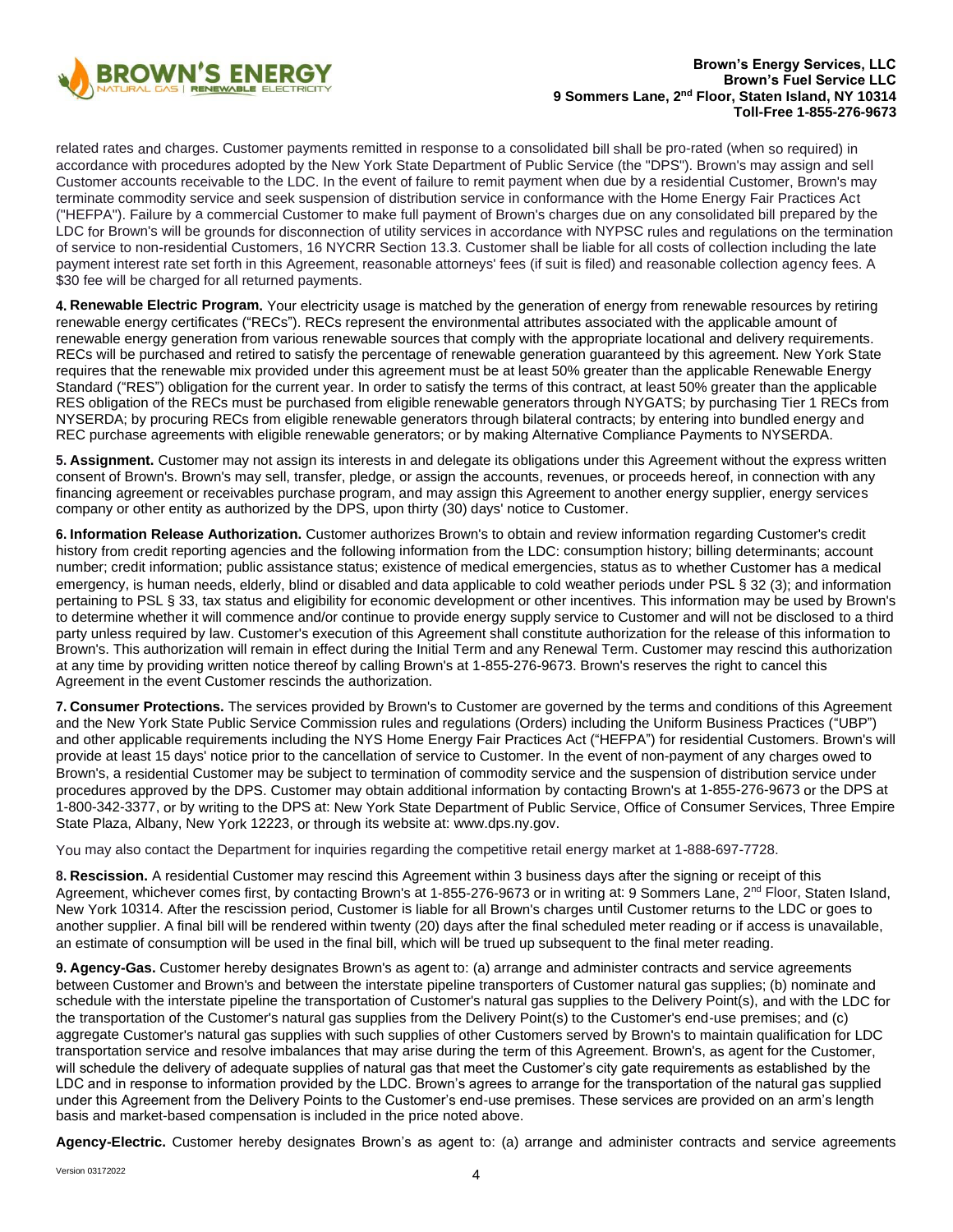

between Customer and Brown's and those entities including the New York Independent System Operator ("NYISO") engaged in the generation, transmission and delivery of Customer electricity supplies; and (b) nominate and schedule with the appropriate entities including the LDC for the delivery of electricity to the Delivery Point and the Customer's end-use premises. Brown's, as agent for the Customer, will schedule the delivery of adequate supplies of electricity that meet the Customer's requirements as established by the LDC and in response to information provided by the LDC. The Delivery Points for the electricity will be a point at the NYISO Brown's load bus (located outside of the municipality where Customer resides). These services are provided on an arm's length basis and market-based compensation is included in the price noted above.

**10. Title.** Customer and Brown's agree that title to, control of, and risk of loss to the natural gas supplied by Brown's under this Agreement will transfer from Brown's to Customer at the Delivery Point(s). All electricity sold under this Agreement shall be delivered to a location considered the Point of Delivery, which shall be at the Brown's NYISO load bus (located outside of the municipality where Customer resides) and shall constitute the point at which title transfers and the sale occurs.

**11. Warranty.** This Agreement, including any enrollment form and applicable attachments, as written makes up the entire Agreement between Customer and Brown's. Brown's makes no representations or warranties other than those expressly set forth in this Agreement, and Brown's expressly disclaims all other warranties, express or implied, including merchantability and fitness for a particular use.

**12. Force Majeure.** Brown's will make commercially reasonable efforts to provide natural gas and/or electricity hereunder but Brown's does not guarantee a continuous supply of natural gas and/or electricity to Customer. Certain causes and events out of the control of Brown's ("Force Majeure Events") may result in interruptions in service. Brown's will not be liable for any such interruptions caused by a Force Majeure Event, and Brown's is not and shall not be liable for damages caused by Force Majeure Events. Force Majeure Events shall include acts of God, fire, flood, storm, terrorism, war, civil disturbance, accidents, strikes, labor disputes or problems, pandemic, required maintenance work, inability to access the local distribution utility system, non-performance by the LDC (including, but not limited to, a facility outage on its gas distribution lines or electric facilities), or any other cause beyond Brown's control.

**13. Liability.** The remedy in any claim or suit by Customer against Brown's will be solely limited to direct actual damages (which will not exceed the amount of Customer's single largest monthly invoice amount in the immediately preceding 12 months). All other remedies at law or in equity are hereby waived. In no event will either Brown's or Customer be liable for consequential, incidental, indirect, special or punitive damages. These limitations apply without regard to the cause of any liability or damages. There are no thirdparty beneficiaries to this Agreement.

**14. Contact Information**. Customer may contact Brown's Customer Service Center at 1-855-276-9673, Monday through Friday, 9:00 a.m. - 5:00 p.m. EST (contact center hours subject to change). Customer may write to Brown's at: Brown's, 9 Sommers Lane, 2<sup>nd</sup> Floor, Staten Island, NY 10314. Customer acknowledges that all communications from Brown's to Customer will be via email, at the Customer's email address provided on the disclosure page. If Customer does not consent to receive communications by email, Customer may contact Browns' customer service at the address above.

**15. Dispute Resolution (Residential & Small Commercial).** The services provided by Brown's to Customer are governed by the terms and conditions of this Agreement and HEFPA for residential Customers. In the event of a billing dispute or a disagreement involving ESCO, Customer should contact Brown's by telephone or in writing as provided above. For consumer complaints that cannot be resolved with the Brown's, you may contact the New York Department of Public Service ("DPS"). DPS complaints may be directed as follows: Website: [www.dps.ny.gov/complaints; D](http://www.dps.ny.gov/complaints%3B)PS Helpline at 1-800-342-3377 (M-F, 8:30 a.m. – 4:00 p.m.); or Mail: Office of Consumer Services, NYS Department of Public Service, 3 Empire State Plaza, Albany, NY 12223. Customer must pay the bill in full, except for the specific disputed amount, during the pendency of the dispute, and such payment shall be refunded if warranted by the decision of DPS.

**Dispute Resolution (Large Commercial).** In the event of a billing dispute or disagreement involving Brown's service, Customer should contact Brown's Customer Service Center as provided above. Customer must pay the bill in full, except for the specific disputed amount, during the pendency of the dispute. If the parties cannot resolve the dispute within 45 days, either party may avail itself of all remedies available under law or equity. The DPS will not resolve Non-Residential disputes associated with the services provided under this Sales Agreement.

**16. Choice of Laws.** Venue for any lawsuit brought to enforce any term or condition of this Agreement or to construe the terms hereof shall lie exclusively in the State of New York. This Agreement shall be construed under and shall be governed by the laws of the State of New York without regard to the application of its conflicts of law principles.

**17. Taxes and Laws.** Except as otherwise provided in the Agreement or provided by law, all taxes of whatsoever kind, nature and description due and payable with respect to service provided under this Agreement, other than taxes based on Brown's 's net income, shall be paid by Customer, and Customer agrees to indemnify Brown's and hold Brown's harmless from and against any and all such taxes.

**18. Change in Law or Practice.** This Agreement is subject to present and future legislation, orders, rules, regulations or decisions of a duly constituted governmental authority having jurisdiction over this Agreement or the services to be provided hereunder. If at some future date there is a change in any law, rule, regulation, tariff, or regulatory structure ("Change in Law") which impacts any term, condition or provision of this Agreement including, but not limited to price or, if there is a change to the manner in which any transporter, LDC, EDC, pipeline, NYISO agency or any other authority implements or interprets any law, rule, regulation, tariff, or regulatory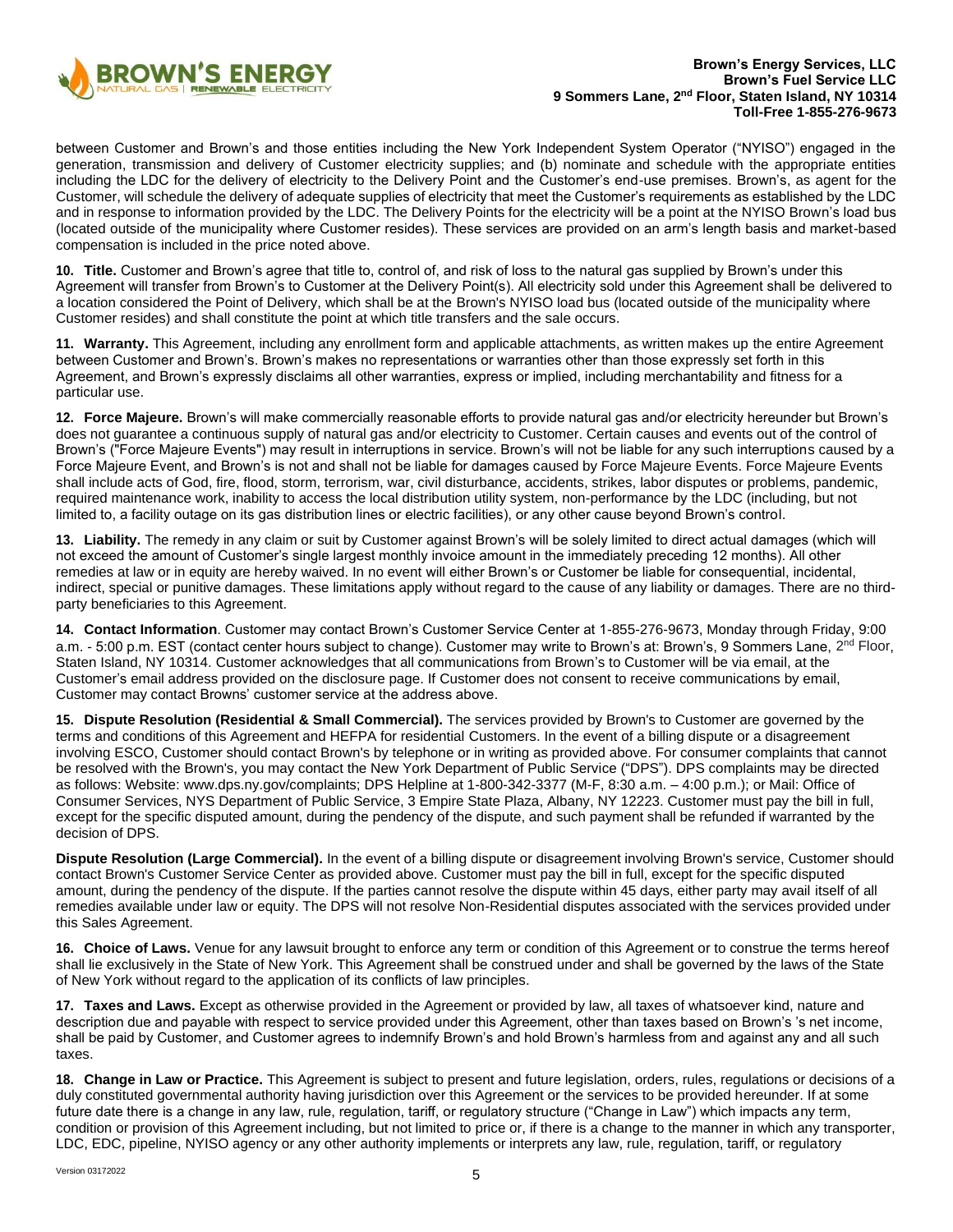

structure that increases Seller's costs ("Change in Practice"), Seller shall have the right to pass on such additional costs and/ or modify this Agreement to reflect such change.

- Small Commercial Customers solicited Door to Door & All Residential: Seller shall first obtain affirmative consent from residential and applicable small commercial Customers prior to passing on any additional costs and/or modifying this Agreement.
- All Other Commercial Customers: The Company shall provide written notice of such modification to the Customer as required by local law.

If at some future date there is a change in any law, rule, regulation, pricing structure or market condition whereby Seller is prevented, prohibited, or frustrated from carrying out the terms of the Agreement, or if Seller is unable to economically continue this Agreement, Seller shall have the right to cancel this Agreement on 15 days' notice to Customer.

**19. Emergency Service.** The LDC will continue to respond to leaks and emergencies. In the event of a gas leak, service interruption or other emergency, Customer should immediately call the LDC at: Central Hudson at 1-845-452-2700 (electricity) and 1-800-942-8274 (natural gas); New York State Electric & Gas at 1-800-572-1131 (electricity) and 1-800-572-1121 (natural gas); Con Edison at 1-800- 75CONED; National Grid at 1-800-867-5222 (Upstate-electricity), 1-800-892-2345 (Upstate-natural gas), 1-718-643-4050 (KEDNYnatural gas), and 1-800-490-0045 (Long Island-natural gas); Orange and Rockland at 1-877-434-4100 (electricity) and 1-800-533-LEAK (5325) (natural gas); RG&E at 1-800-743-1701 (electricity) and 1-800-743-1702 (natural gas) and emergency personnel.

**20. Parties Bound**. This Agreement is binding upon the parties hereto and their respective successors and legal assigns. Customer and Browns' have caused this Agreement to be executed as of the date noted above on the first page of this Agreement, by individuals authorized to bind each party, and Customer has reviewed all of the terms herein.

**21. Telephone communication.** By accepting this Agreement, you consent to receive calls and/or texts for any purpose, including with marketing offers and other information, from Brown's, its affiliates and/or assigns, at the telephone number(s) you provide to Brown's, its affiliates and/or assigns, possibly through use of automated technology or pre-recorded voice. You agree that this consent survives the termination of your contract and that your consent to receive marketing communications is not a condition of purchase and may be revoked at any time.

**22. Home Warranty Protection Program Terms.** Brown's Home Warranty Protection Program offers residential customers the HVAC Central Plus Surge Protection. Such Home Warranty protection plans are subject to the following conditions:

- •All Home Warranty Protection Programs offered will be performed by Cinch Home Services, Inc. or its affiliates (collectively, "Cinch") in accordance with the terms of the terms and conditions of the Cinch service agreement ("Cinch Service Agreement"); however, the Company reserves the right to replace Cinch with another service provider at any time, by providing 15 days' advanced written notice to Customer.
- •Coverage begins on the Start Date identified on the Customer Disclosure Statement and will remain in effect for Customer only for such period that the Company provides electricity and/or natural gas supply service ("Commodity Service") to the Customer and the Customer timely pays for such service in full. In all cases, the Home Warranty program benefit shall terminate when the Company no longer supplies Commodity Service to the customer.
- •Customer will receive Cinch Service Agreement directly from Cinch. The Cinch Service Agreement is separate from this Agreement for electric and/or natural gas supply service. Cinch may update its terms and conditions, and any changes to the Cinch Service Agreement shall not impact the terms of this Agreement.
- •Liability for service performed under any Home Warranty Protection Plan shall lie exclusively with the entity providing such service. In no case shall the Company be liable for any services performed by Cinch (or an alternative provider).
- •If Cinch terminates the Cinch Service Agreement with Customer, the Company reserves the right to terminate this Agreement or to transition Customer to the Company's Guaranteed Savings Product, with 15 days' written notice.
- •In all cases Customer must be authorized to enroll account for Home Warranty Protection Program.
- •Coverage only extends to residential customers.

#### **23. Home Warranty Product for Residential Customers**:

• **HVAC Central Protect Plus Surge Protection –** Product is available to all residential customers. Inclusive of HVAC Central Protect coverage as described above (inclusive of the deductible of \$125 and claim cap of \$1,000 per agreement term). The plan also offers a second Surge Protection benefit that provides reimbursement coverage for surge-damaged household electronics, select electrical appliances and HVAC equipment in an amount of up to \$500. The full list of covered items and exclusions, as well as specific program terms and conditions, is provided under the Cinch Service Agreement. Per the terms of the Cinch Service Agreement, term of twelve month, and certain limitations and exclusions may apply.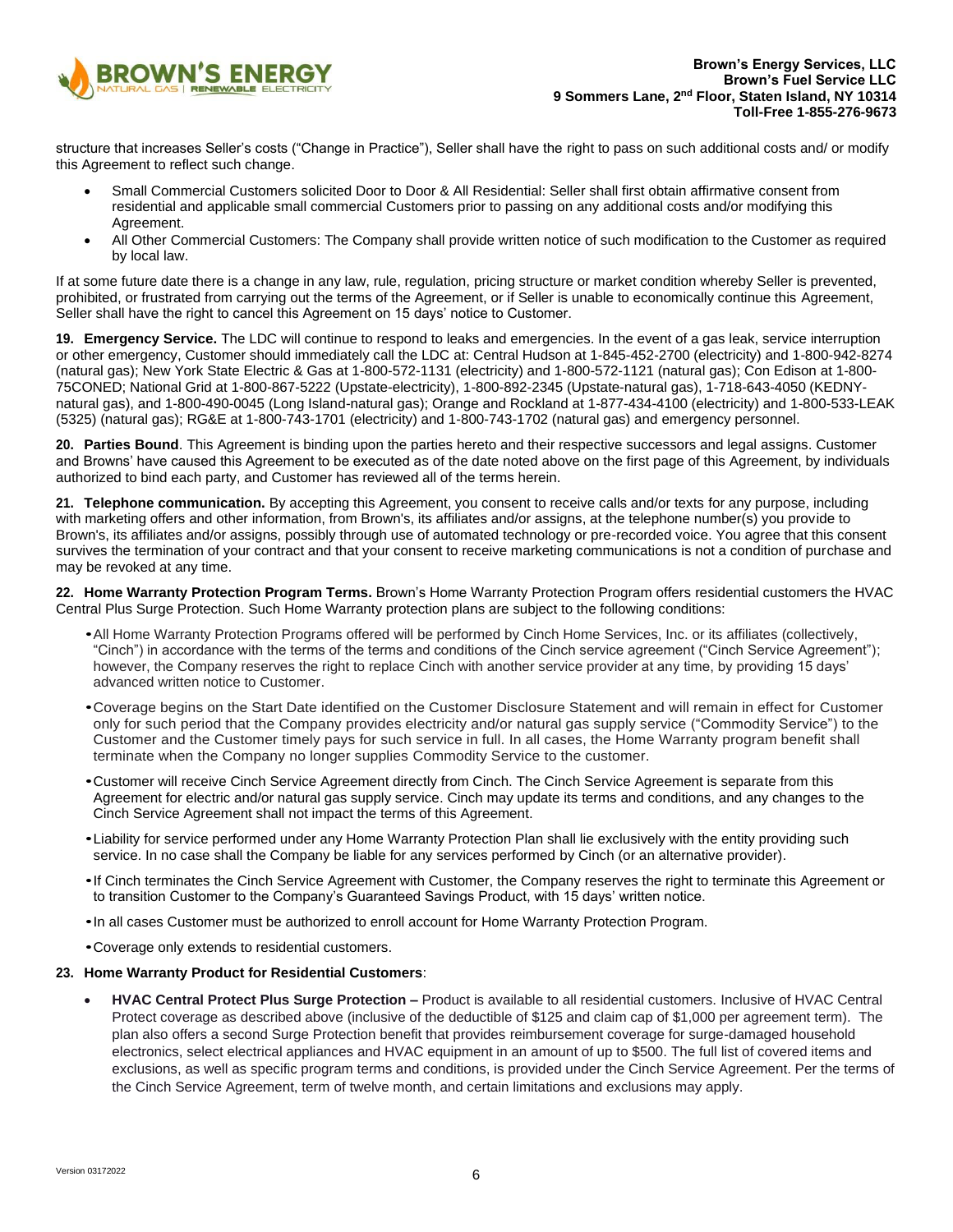

**In the case of telephonic or electronic enrollment execution shall be deemed provided pursuant to the methods authorized under the New York Uniform Business Practices. 5.4.15**

**NOTICE OF CANCELLATION**

**(Date) Customer Initial:** 

**YOU MAY CANCEL THIS TRANSACTION, WITHOUT ANY PENALTY OR OBLIGATION, WITHIN THREE BUSINESS DAYS FROM THE ABOVE DATE.**

**IF YOU CANCEL, ANY PROPERTY TRADED IN, ANY PAYMENTS MADE BY YOU UNDER THE CONTRACT OR SALE, AND ANY NEGOTIABLE INSTRUMENT EXECUTED BY YOU WILL BE RETURNED WITHIN 10 BUSINESS DAYS FOLLOWING RECEIPT BY THE SELLER OF YOUR CANCELLATION NOTICE, AND ANY SECURITY INTEREST ARISING OUT OF THE TRANSACTION WILL BE CANCELLED.**

**IF YOU CANCEL, YOU MUST MAKE AVAILABLE TO THE SELLER AT YOUR RESIDENCE, IN SUBSTANTIALLY AS GOOD CONDITION AS WHEN RECEIVED, ANY GOODS DELIVERED TO YOU UNDER THIS CONTRACT OR SALE; OR YOU MAY IF YOU WISH, COMPLY WITH THE INSTRUCTIONS OF THE SELLER REGARDING THE RETURN SHIPMENT OF THE GOODS AT THE SELLER'S EXPENSE AND RISK.**

**IF YOU DO MAKE THE GOODS AVAILABLE TO THE SELLER AND THE SELLER DOES NOT PICK THEM UP WITHIN TWENTY DAYS OF THE DATE OF YOUR NOTICE OF CANCELLATION, YOU MAY RETAIN OR DISPOSE OF THE GOODS WITHOUT ANY FURTHER OBLIGATION. IF YOU FAIL TO MAKE THE GOODS AVAILABLE TO THE SELLER, OR IF YOU AGREE TO RETURN THE GOODS TO THE SELLER AND FAIL TO DO SO, THEN YOU REMAIN LIABLE FOR PERFORMANCE OF ALL OBLIGATIONS UNDER THE CONTRACT**. **TO CANCEL THIS TRANSACTION, MAIL OR DELIVER A SIGNED AND DATED COPY OF THIS CANCELLATION NOTICE OR ANY OTHER WRITTEN NOTICE, OR SEND A TELEGRAM, TO**

**Seller:** Brown's Fuel Service, LLC and Brown's Energy Services, LLC, 9 Sommers Lane, 2<sup>nd</sup> Floor, Staten Island, NY 10314

**(Date of Transaction)**

**Date for Notice of Cancellation** (NOT LATER THAN MIDNIGHT OF 3RD BUSINESS DAY FOLLOWING DATE OF TRANSACTION)

**I HEREBY CANCEL THIS TRANSACTION.**

\_\_\_\_\_\_\_\_\_\_\_\_\_\_\_\_\_\_\_\_\_\_\_\_\_\_\_\_\_\_\_\_\_\_\_

\_\_\_\_\_\_\_\_\_\_\_\_\_\_\_\_\_\_\_\_\_\_\_\_\_\_\_\_\_\_\_\_\_\_\_

\_\_\_\_\_\_\_\_\_\_\_\_\_\_\_\_\_\_\_\_\_\_(Date)

\_\_\_\_\_\_\_\_\_\_\_\_\_\_\_\_\_\_\_\_\_\_\_\_\_\_\_\_\_\_\_\_\_\_\_\_\_\_\_\_\_\_\_\_\_\_\_\_ (Print Buyer's Name)

\_\_\_\_\_\_\_\_\_\_\_\_\_\_\_\_\_\_\_\_\_\_\_\_\_\_\_\_\_\_\_\_\_\_\_\_\_\_\_\_\_\_\_\_\_\_\_\_ (Buyer's Signature)

\_\_\_\_\_\_\_\_\_\_\_\_\_\_\_\_\_\_\_\_\_\_\_\_\_\_\_\_\_\_\_\_\_\_\_\_\_\_\_\_\_\_\_\_\_\_\_\_ (Account Number(s)